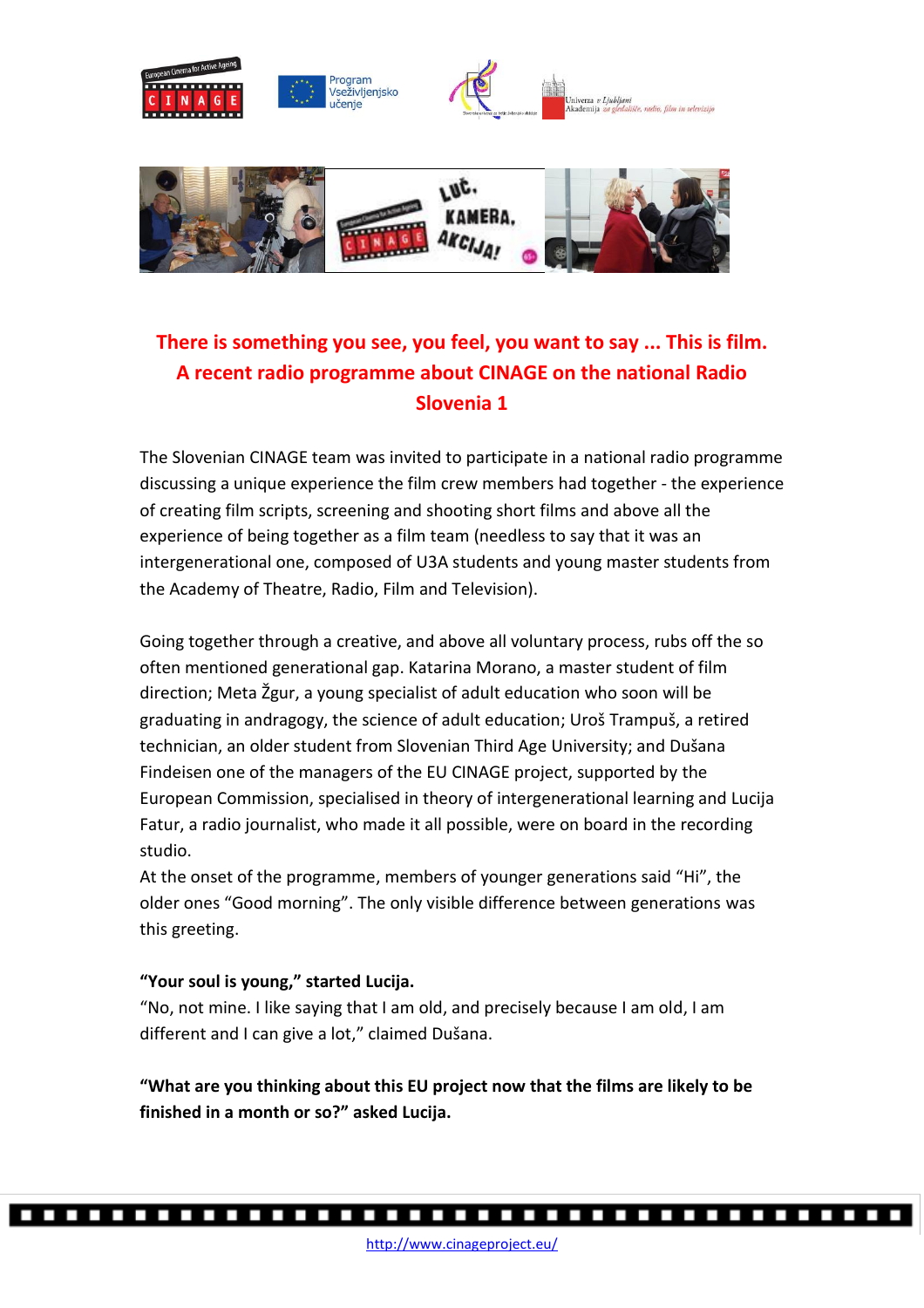





"All we knew at the beginning was that we would be mentoring older students at U3A in their producing films. Well, I think we were observing each other, we truly saw each other, this was important. The content of the films was produced by our older students. It was theirs not ours! And we have learned a lot. This was a wonderful experience for me," started Katarina.

# **"Meta what was your role?"**

"I was on the organisational side of the project at Slovenian Third Age University. And I've been present in the course all the time, so I have learned a lot. In this and other U3A projects I've seen only older people who are extremely engaged, engage and so enthusiastic. The idea was that cinema would be a medium enabling older people to get aware of their active ageing. Our students have demonstrated that stereotypes about old age are senseless."

"Yes, what I liked was that the scripts were really our older students' stories. Their stories. Personally now I have started seeing film differently. I went back to its roots. There is something you see, you feel, you want to say ... This is film. As simple as that. It does not need to be complicated. I have experienced the feeling of being close to the cinema again. Your scripts were relevant. They tell a lot," said Katarina.

# **What about you, Uroš?**

"I was amazed by the contact we had. Our mentors are of the age of our grand children. And our contact with them was fantastic. I was amazed to see that our mentors were dealing differently with the script. We wanted the script to flow from the beginning to the end. They started somewhere in the middle. Also the technical side was a surprise for me. No zoom anymore …"

"There were so many mails flying between us … and this demonstrates how fond we grew of each other," said Katarina.

# **" Where did you shoot?"**

"We had to find solutions. We went to a colleague's home, and we were in the now deserted building of the Academy and at the open market. "

**"What did you get from the older members of the film team?"**